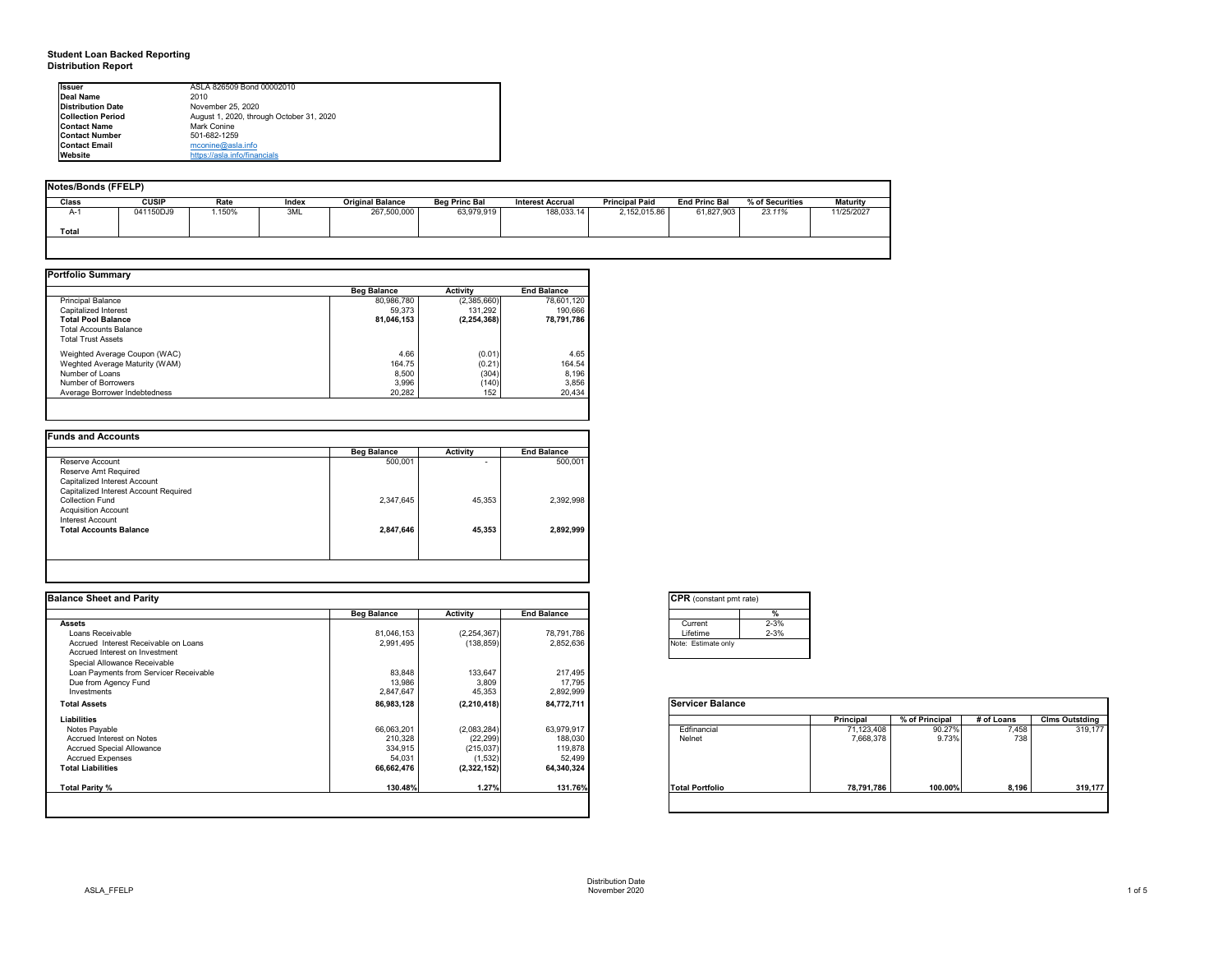# **Student Loan Backed Reporting Distribution Report**

|                           | # of Loans       |               | <b>Principal</b> |               | % of Principal   |               | <b>WAC</b>       |               | <b>WARM</b>      |               |
|---------------------------|------------------|---------------|------------------|---------------|------------------|---------------|------------------|---------------|------------------|---------------|
|                           | <b>Beginning</b> | <b>Ending</b> | <b>Beginning</b> | <b>Ending</b> | <b>Beginning</b> | <b>Ending</b> | <b>Beginning</b> | <b>Ending</b> | <b>Beginning</b> | <b>Ending</b> |
| In School                 |                  |               | 4,434            | 4,434         | 0.01%            | 0.01%         | 2.43             | 2.43          | 120.00           | 120.00        |
| Grace                     |                  |               |                  |               |                  |               |                  |               |                  |               |
| Repayment                 |                  |               |                  |               |                  |               |                  |               |                  |               |
| Current                   | 6,348            | 5,945         | 62,630,648       | 59,038,621    | 77.28%           | 74.93%        | 4.58             | 4.58          | 165.22           | 165.70        |
| 31-60 Days Delinquent     | 151              | 315           | 913,327          | 2,631,756     | 1.13%            | 3.34%         | 4.98             | 5.29          | 144.61           | 145.23        |
| 61-90 Days Delinquent     |                  | 175           | 847,117          | 1,327,861     | 1.05%            | 1.69%         | 5.52             | 4.75          | 192.03           | 179.30        |
| 91-120 Days Delingent     |                  | 132           | 586,696          | 1,296,927     | 0.72%            | 1.65%         | 4.12             | 4.71          | 138.88           | 163.37        |
| 121-180 Days Delinquent   | 72               | 49            | 570,220          | 327,576       | 0.70%            | 0.42%         | 3.92             | 5.25          | 182.16           | 145.29        |
| 181-270 Days Delinquent   |                  | 84            | 723,250          | 490,295       | 0.89%            | 0.62%         | 5.15             | 4.08          | 151.32           | 132.65        |
| 271+ Days Delinquent      | 37               | 10            | 411,448          | 96,678        | 0.51%            | 0.12%         | 5.27             | 5.14          | 125.95           | 141.13        |
| <b>Total Repayment</b>    | 6,863            | 6,710         | 66,682,705       | 65,209,715    | 82.28%           | 82.76%        | 4.60             | 4.61          | 164.76           | 164.77        |
| Forbearance               | 1,063            | 1,030         | 10,342,036       | 10,414,425    | 12.76%           | 13.22%        | 5.07             | 4.86          | 167.82           | 165.34        |
| Deferment                 | 520              | 422           | 3,726,902        | 2,844,034     | 4.60%            | 3.61%         | 4.63             | 4.74          | 159.60           | 156.52        |
| <b>Claims in Progress</b> | 53               | 33            | 290,075          | 319,177       | 0.36%            | 0.41%         | 4.17             | 4.12          | 129.55           | 166.15        |
| <b>Claims Denied</b>      |                  |               |                  |               |                  |               |                  |               |                  |               |
| <b>Total Portfolio</b>    | 8,500            | 8,196         | 81,046,153       | 78,791,786    | 100.00%          | 100.00%       | 4.66             | 4.65          | 164.75           | 164.54        |

|                                     | # of Loans       |               | <b>Principal</b> |               | % of Principal   |               | <b>WAC</b>       |               | <b>WARM</b>      |               |
|-------------------------------------|------------------|---------------|------------------|---------------|------------------|---------------|------------------|---------------|------------------|---------------|
|                                     | <b>Beginning</b> | <b>Ending</b> | <b>Beginning</b> | <b>Ending</b> | <b>Beginning</b> | <b>Ending</b> | <b>Beginning</b> | <b>Ending</b> | <b>Beginning</b> | <b>Ending</b> |
| Current                             | 6,348            | 5,945         | 62,630,648       | 59,038,621    | 93.92%           | 90.54%        | 4.58             | 4.58          | 165.22           | 165.70        |
| 31-60 Days Delinquent               | 151              | 315           | 913,327          | 2,631,756     | 1.37%            | 4.04%         | 4.98             | 5.29          | 144.61           | 145.23        |
| 61-90 Days Delinquent               |                  | 175           | 847,117          | 1,327,861     | 1.27%            | 2.04%         | 5.52             | 4.75          | 192.03           | 179.30        |
| 91-120 Days Delingent               |                  | 132           | 586,696          | 1,296,927     | 0.88%            | 1.99%         | 4.12             | 4.71          | 138.88           | 163.37        |
| 121-180 Days Delinquent             |                  | 49            | 570,220          | 327,576       | 0.86%            | 0.50%         | 3.92             | 5.25          | 182.16           | 145.29        |
| 181-270 Days Delinquent             |                  | 84            | 723,250          | 490,295       | 1.08%            | 0.75%         | 5.15             | 4.08          | 151.32           | 132.65        |
| 271+ Days Delinquent                |                  |               | 411,448          | 96,678        | 0.62%            | 0.15%         | 5.27             | 5.14          | 125.95           | 141.13        |
| <b>Total Portfolio in Repayment</b> | 6,863            | 6,710         | 66,682,705       | 65,209,715    | 100.00%          | 100.00%       | 4.60             | 4.61          | 164.76           | 164.77        |

| Portfolio by Loan Type                |                  |               |                  |               |                  |         |                  |               |                  |               |
|---------------------------------------|------------------|---------------|------------------|---------------|------------------|---------|------------------|---------------|------------------|---------------|
|                                       | # of Loans       |               | <b>Principal</b> |               | % of Principal   |         | <b>WAC</b>       |               | <b>WARM</b>      |               |
|                                       | <b>Beginning</b> | <b>Ending</b> | <b>Beginning</b> | <b>Ending</b> | <b>Beginning</b> | Ending  | <b>Beginning</b> | <b>Ending</b> | <b>Beginning</b> | <b>Ending</b> |
| <b>Subsidized Consolidation Loans</b> | 2,560            | 2,233         | 31,479,489       | 30,502,980    | 38.84%           | 38.71%  | 4.92             | 4.92          | 157.55           | 157.43        |
| Unsubsidized Consolidation Loans      | 2,512            | 2,191         | 39,338,040       | 38,317,149    | 48.54%           | 48.63%  | 4.78             | 4.77          | 178.90           | 178.31        |
| <b>Subsidized Stafford Loans</b>      | 2,254            | 1,936         | 5,363,561        | 5,352,153     | 6.62%            | 6.79%   | 3.23             | 3.19          | 127.10           | 127.46        |
| Unsubsidized Stafford Loans           | 1.146            | 1,072         | 4,661,888        | 4,427,068     | 5.75%            | 5.62%   | 3.46             | 3.38          | 142.14           | 142.74        |
| PLUS/GradPLUS Loans                   | 26               |               | 186,486          | 175,329       | 0.23%            | 0.22%   | 6.67             | 6.73          | 79.35            | 76.58         |
| SLS Loans                             |                  |               | 16,690           | 17,108        | 0.02%            | 0.02%   | 3.27             | 3.27          | 161.88           | 158.95        |
| <b>Total Portfolio</b>                | 8,500            | 7,458         | 81,046,153       | 78,791,786    | 100.00%          | 100.00% | 4.66             | 4.65          | 164.75           | 164.54        |
|                                       |                  |               |                  |               |                  |         |                  |               |                  |               |

|                                            | # of Loans       |        | <b>Principal</b> |               | % of Principal   |               | <b>WAC</b>       |               | <b>WARM</b>      |               |
|--------------------------------------------|------------------|--------|------------------|---------------|------------------|---------------|------------------|---------------|------------------|---------------|
|                                            | <b>Beginning</b> | Ending | <b>Beginning</b> | <b>Ending</b> | <b>Beginning</b> | <b>Ending</b> | <b>Beginning</b> | <b>Ending</b> | <b>Beginning</b> | <b>Ending</b> |
| Graduate / 4-Year Loans                    | 7,500            | 6,564  | 74,747,137       | 73,108,833    | 92.23%           | 92.79%        | 4.61             | 4.60          | 165.50           | 165.45        |
| 2-Year Loans                               | 862              | 765    | 4,861,292        | 4,465,481     | 6.00%            | 5.67%         | 5.23             | 5.21          | 149.76           | 146.66        |
| Proprietary / Technical / Vocational Loans | 113              | 106    | 635,008          | 640,745       | 0.78%            | 0.81%         | 5.33             | 5.33          | 173.85           | 174.12        |
| Unknown (Consolidation) Loans              | 25               | 23     | 802,716          | 576,727       | 0.99%            | 0.73%         | 5.20             | 5.20          | 179.68           | 177.69        |
| Other Loans                                |                  |        |                  |               |                  |               |                  |               |                  |               |
| <b>Total Portfolio</b>                     | 8,500            | 7,458  | 81,046,153       | 78,791,786    | 100.00%          | 100.00%       | 4.66             | 4.65          | 164.75           | 164.54        |

| <b>Portfolio Indices</b> |                  | # of Loans    |                  | <b>Principal</b> |                  | % of Principal |  |
|--------------------------|------------------|---------------|------------------|------------------|------------------|----------------|--|
|                          | <b>Beginning</b> | <b>Ending</b> | <b>Beginning</b> | <b>Ending</b>    | <b>Beginning</b> | <b>Ending</b>  |  |
| <b>Fixed Loans</b>       | 5,708            | 4,884         | 72,891,064       | 70,724,691       | 89.94%           | 89.76%         |  |
| Variable Loans           | 2,792            | 2,574         | 8,155,089        | 8,067,094        | 10.06%           | 10.24%         |  |
| T-Bill Loans             | 2,789            | 2,572         | 8,136,998        | 8,049,987        | 10.04%           | 10.22%         |  |
| <b>CMT Loans</b>         |                  |               | 18,090           | 17,108           | 0.02%            | 0.02%          |  |
| <b>Total Portfolio</b>   | 8,500            | 7,458         | 81,046,153       | 78,791,786       | 100.00%          | 100.00%        |  |
|                          |                  |               |                  |                  |                  |                |  |
|                          |                  |               |                  |                  |                  |                |  |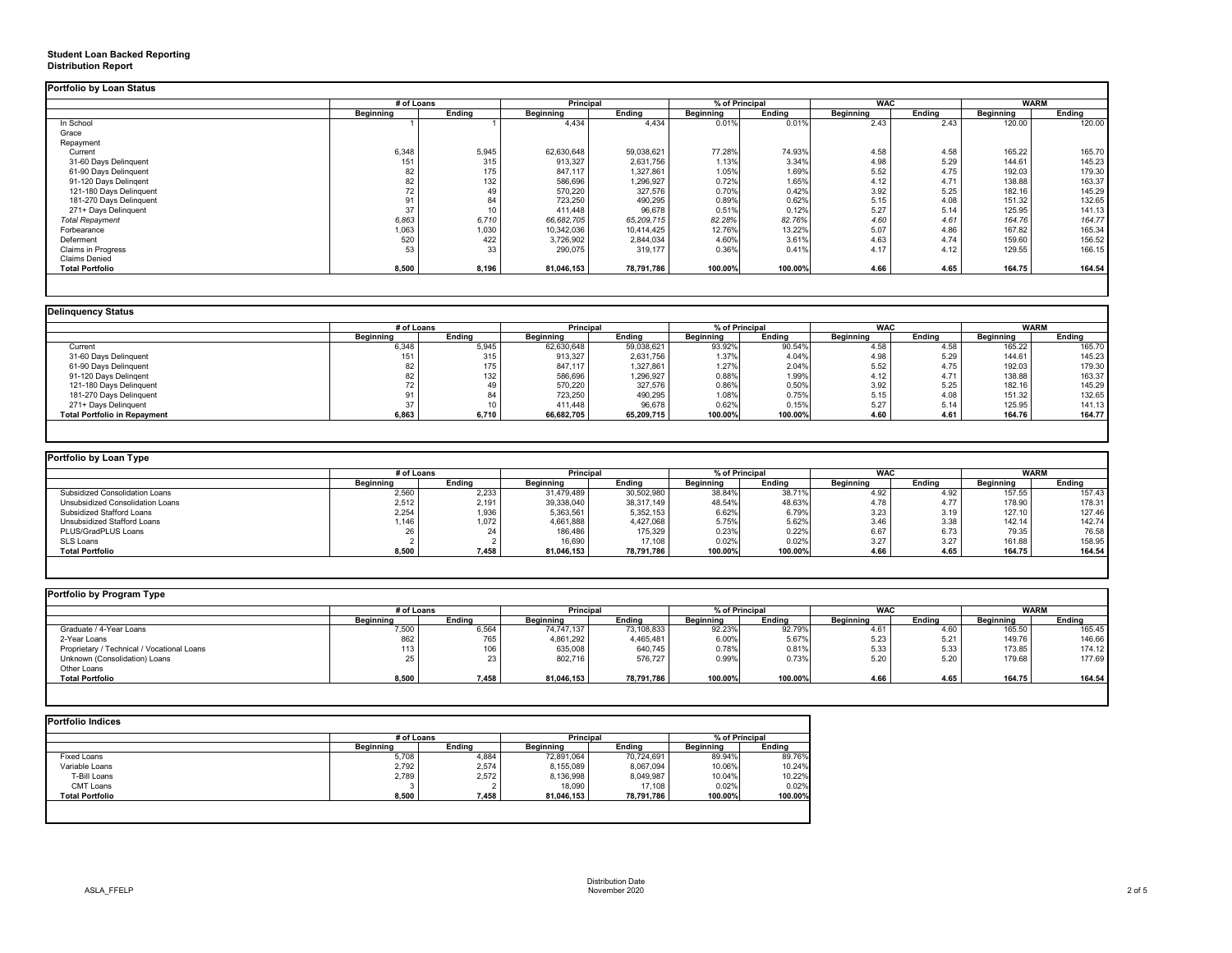### **Distribution Date** November 25, 2020<br> **Collection Period** Collection Certic Collection Deck November 25, 2020, through October October 1, 2020, through October 31, 2020

**Collection Activity**

| <b>Collection Account</b>                                                                    | as of 10/31/2020 |
|----------------------------------------------------------------------------------------------|------------------|
| Beginning Balance - August 1, 2020                                                           | 2,347,645        |
| <b>Collection Amount Received</b>                                                            | 3,015,922        |
| <b>Recoveries</b>                                                                            |                  |
| Reserve Account                                                                              |                  |
| <b>Excess of Required Reserve Account</b>                                                    |                  |
| Interest on Investment Earnings                                                              | 385.86           |
| Capitalized Interest Account (after a stepdown or release date)                              |                  |
| <b>Acquisition Account</b>                                                                   |                  |
| Payments from Guarantor                                                                      |                  |
| Special Allowance payments to Department of Education                                        | (319, 614)       |
| <b>Consolidate Rebate Fees</b>                                                               | (197, 483)       |
| Transfer Capitalized Interest Fund                                                           |                  |
| Principal payments, interest payments, administration fees, servicing fees, and trustee fees | (2,454,307)      |
| Transfer to Department Rebate Fund                                                           |                  |
| Other Amounts Received in Collection                                                         |                  |
| <b>Total Available Funds</b>                                                                 | 2,392,548        |

| <b>Fees Due for Current Period</b>                                                              | as of 10/31/2020              |
|-------------------------------------------------------------------------------------------------|-------------------------------|
| Indenture Trustee Fees                                                                          |                               |
| <b>Servicing Fees</b>                                                                           | 45,937                        |
| <b>Administration Fees</b>                                                                      | 6,562                         |
| Late Fees                                                                                       |                               |
| <b>Other Fees</b>                                                                               |                               |
| <b>Total Fees</b>                                                                               | 52,499                        |
| <b>Cumulative Default Rate</b>                                                                  | as of 10/31/2020              |
| <b>Current Period's Defaults</b>                                                                | 423,508.11                    |
| <b>Cumulative Defaults</b><br>Loans for which claims have been filed as of applicable month end | 59,866,518.97<br>1,295,657.12 |
| <b>Cumulative Default Rate</b>                                                                  | 24.32%                        |
| Cumulative Recoveries (including reimbursements and collections)                                |                               |
| Payments from Guarantor                                                                         | 59, 154, 494. 11              |
| <b>Borrower Recoveries</b>                                                                      | n/a                           |
| <b>Recovery Rate</b>                                                                            | 98.81%                        |
| <b>Cumulative Net Loss</b>                                                                      | 712,024.86                    |

Cumulative Net Loss 712,024.86<br> **Cumulative Net Loss 80.29%**<br> **Cumulative Net Loss 80.29% Cumulative Net Loss** 

ASLA\_Collection and Waterfall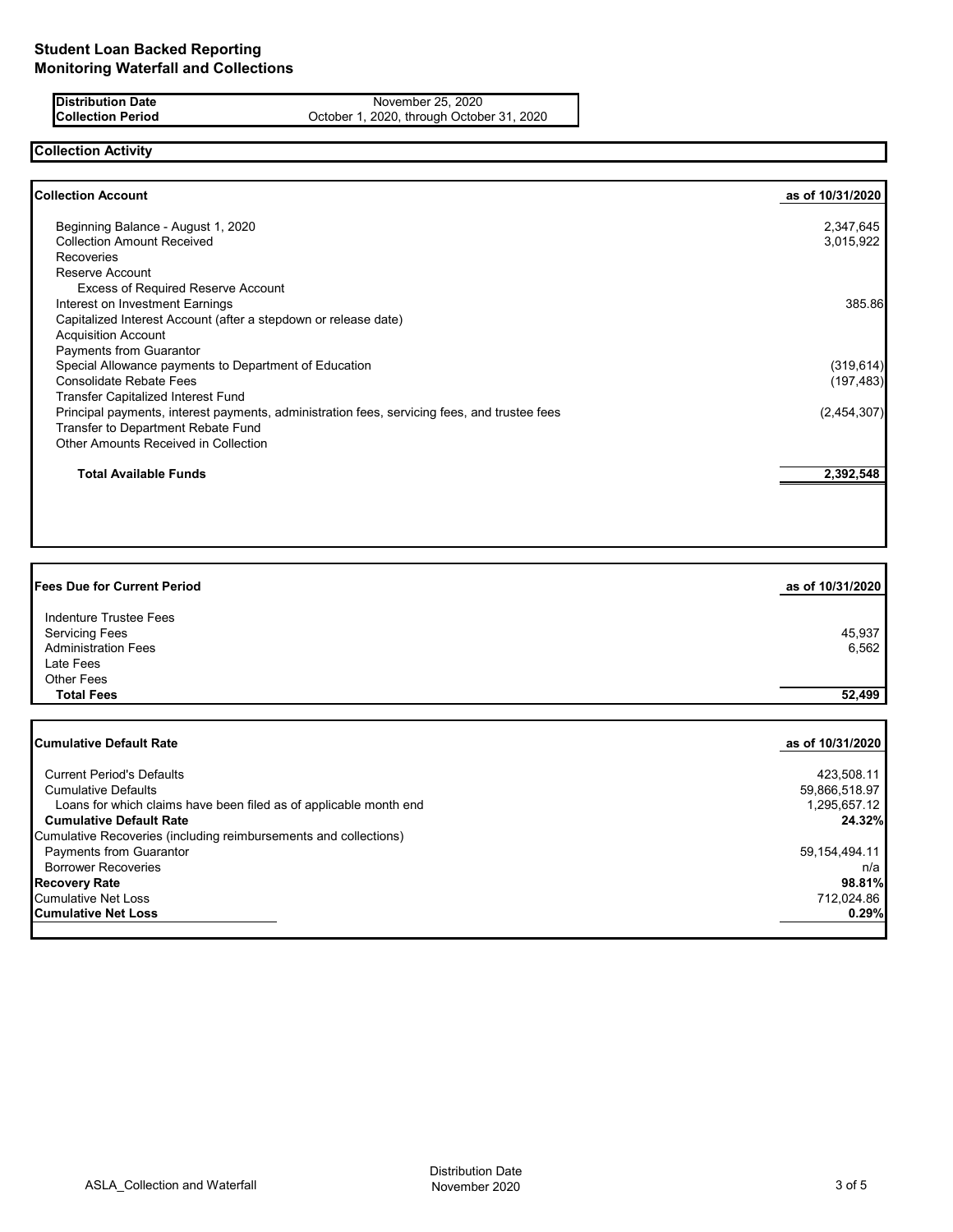# **Waterfall Activity**

| <b>Waterfall for Distribution</b>                                                         | <b>Amount Due</b> | <b>Amount Remaining</b> |
|-------------------------------------------------------------------------------------------|-------------------|-------------------------|
| <b>Total Available Funds</b>                                                              |                   | 2,392,548.18            |
| First: Payment required under any Joint Sharing Agreement                                 |                   |                         |
| <b>Second: Trustee Fees</b>                                                               |                   |                         |
| <b>Third:</b> Servicing Fees and Backup Servicing Fees                                    | 45,937            | 2,346,611.18            |
| <b>Fourth: Administration Fees</b>                                                        | 6,562             | 2,340,049.18            |
| Fifth: Noteholder Interest                                                                | 188,033.14        | 2,152,016.04            |
| Sixth: Reinstate the balance of the Reserve Fund up to the Specified Reserve Fund Balance |                   |                         |
| Seventh: Noteholder Principal, until paid in full                                         | 2,152,015.86      | 0                       |
|                                                                                           |                   |                         |
|                                                                                           |                   |                         |

| <b>Principal and Interest Distributions</b>    | <b>Class A-1</b> |
|------------------------------------------------|------------------|
|                                                |                  |
| <b>Quarterly Interest Due</b>                  | 188,033.14       |
| <b>Quarterly Interest Paid</b>                 | 188,033.14       |
| Interest Shortfall                             |                  |
| Interest Carryover Due                         | 0                |
| Interest Carryover Paid                        | 0                |
| Interest Carryover                             | ΩI               |
| <b>Quarterly Principal Distribution Amount</b> | 2,152,015.86     |
| <b>Quarterly Principal Paid</b>                | 2,152,015.86     |
| Shortfall                                      |                  |
| <b>Total Distribution Amount</b>               | 2,340,049.00     |
|                                                |                  |

1